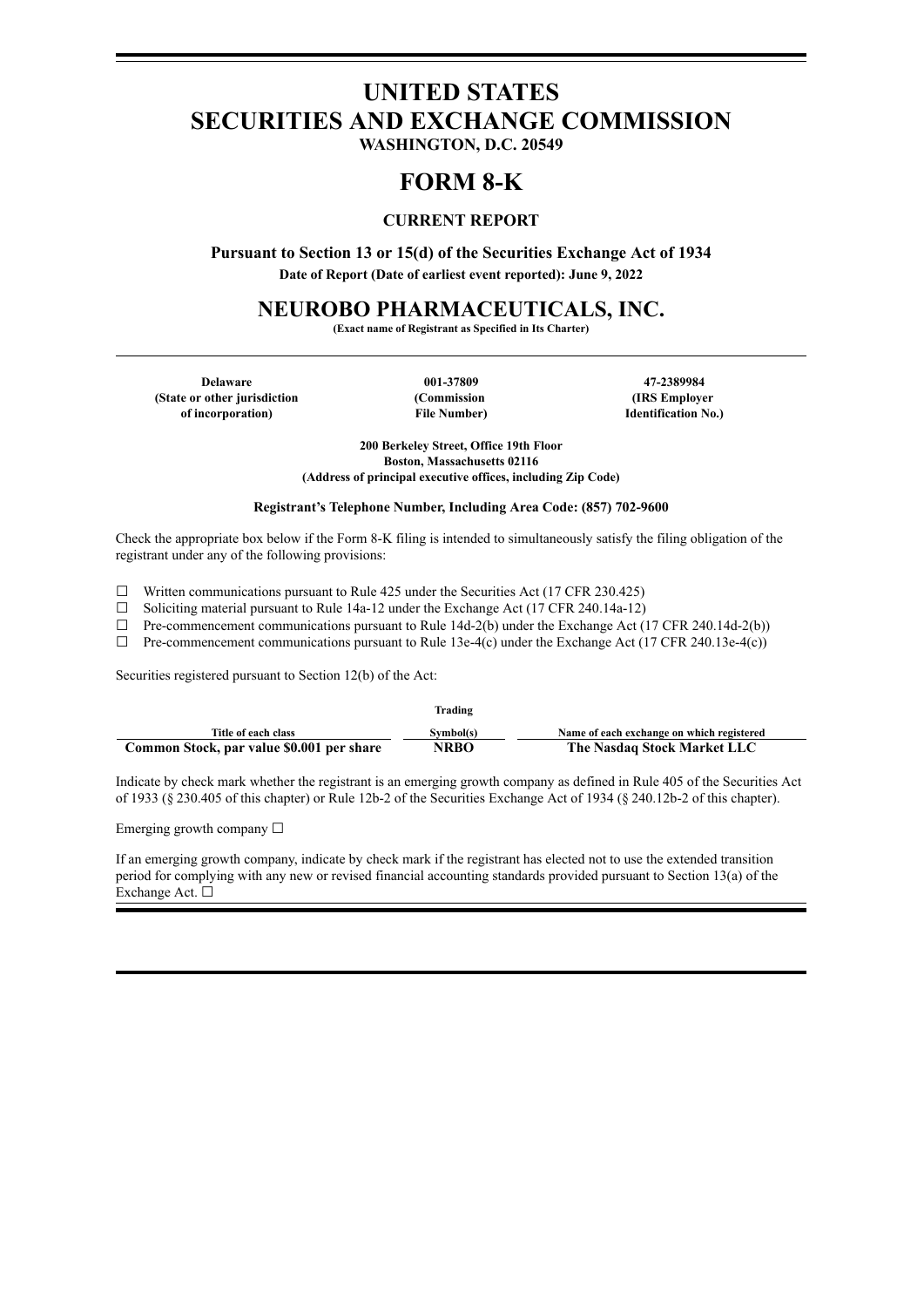#### **Item 5.07 Submission of Matters to a Vote of Security Holders**

At the annual meeting (the *"Annual Meeting"*) of stockholders of NeuroBo Pharmaceuticals, Inc. (the *"Company"*) on June 9, 2022, the Company's stockholders (i) elected two Class III directors to the Company's Board of Directors, each to serve three-year terms until the 2025 annual meeting of stockholders, (ii) ratified the appointment of BDO USA, LLP as the Company's independent registered public accounting firm for the fiscal year ending December 31, 2022, (iii) approved (on an advisory basis) the compensation of the Company's named executive officers, (iv) approved (on an advisory basis) that an advisory vote on the compensation of the Company's named executive officer should occur every three years, (v) approved an amendment to the Company's Certificate of Incorporation to effect a reverse split of our outstanding common stock at a ratio in the range of 1-for-5 to 1-for-35 to be determined at the discretion of the Company's Board of Directors, whereby each outstanding 5 to 35 shares would be combined, converted and changed into 1 share of the Company's common stock (*"Proposal 5"*) and (vi) to authorize of one or more adjournments of the Annual Meeting to solicit additional proxies in the event there are insufficient votes to approve Proposal 5.

At the Annual Meeting, the total number of shares represented in person or by proxy was 14,844,943 of the 26,661,771 shares of the Company's common stock outstanding and entitled to vote at the Annual Meeting as of the May 17, 2022 record date.

The voting results at the Annual Meeting are shown below:

#### *Proposal 1—Election of Directors*

|                           |            |                       | <b>Broker Non-</b> |
|---------------------------|------------|-----------------------|--------------------|
| <b>Class III Nominees</b> | Votes For  | <b>Votes Withheld</b> | Votes              |
| Richard Kang, Ph. D.      | 14.626.475 | 173.361               | 45.107             |
| Michael Salsbury          | 14.599.358 | 199.468               | 46.117             |

*Proposal 2—Ratification of Appointment of Independent Registered Public Accounting Firm*

| Votes For  | <b>Votes Against</b> | <b>Votes Abstain</b> |
|------------|----------------------|----------------------|
| 14,756,472 | 46,750               | 41.721               |

*Proposal 3—Approval (on an advisory basis) of the compensation of the Company's named executive of icers*

| Votes For  | <b>Votes Against</b> | <b>Votes Abstain</b> |
|------------|----------------------|----------------------|
| 14,731,202 | 71,005               | 42,736               |

Proposal 4—Approval (on an advisory basis) of whether an advisory vote on the compensation of the Company's named *executive of icers should occur once every one, two, or three years*

| One Year  | Iwo Years | <b>Three Years</b> | <b>Votes Abstain</b> |
|-----------|-----------|--------------------|----------------------|
| 1,090,264 | 43,232    | 13,672,472         | 38,975               |

Proposal 5—Approval of an amendment to the Company's Certificate of Incorporation to effect a reverse split of the Company outstanding common stock at a ratio in the range of 1-for-5 to 1-for-35 to be determined at the discretion of the Company's Board of Directors, whereby each outstanding 5 to 35 shares would be combined, converted and *changed into 1 share of the Company's common stock*

| <b>Votes For</b> | <b>Votes Against</b> | <b>Votes Abstain</b> |
|------------------|----------------------|----------------------|
| 14,696,022       | 118.273              | 30,648               |

Proposal 6—Authorization of one or more adjournments of the Annual Meeting to solicit additional proxies in the event *there are insuf icient votes to approve Proposal 5*

| Votes For  | <b>Votes Against</b> | Votes Abstain- |
|------------|----------------------|----------------|
| 14,635,583 | 166,359              | 43.001         |